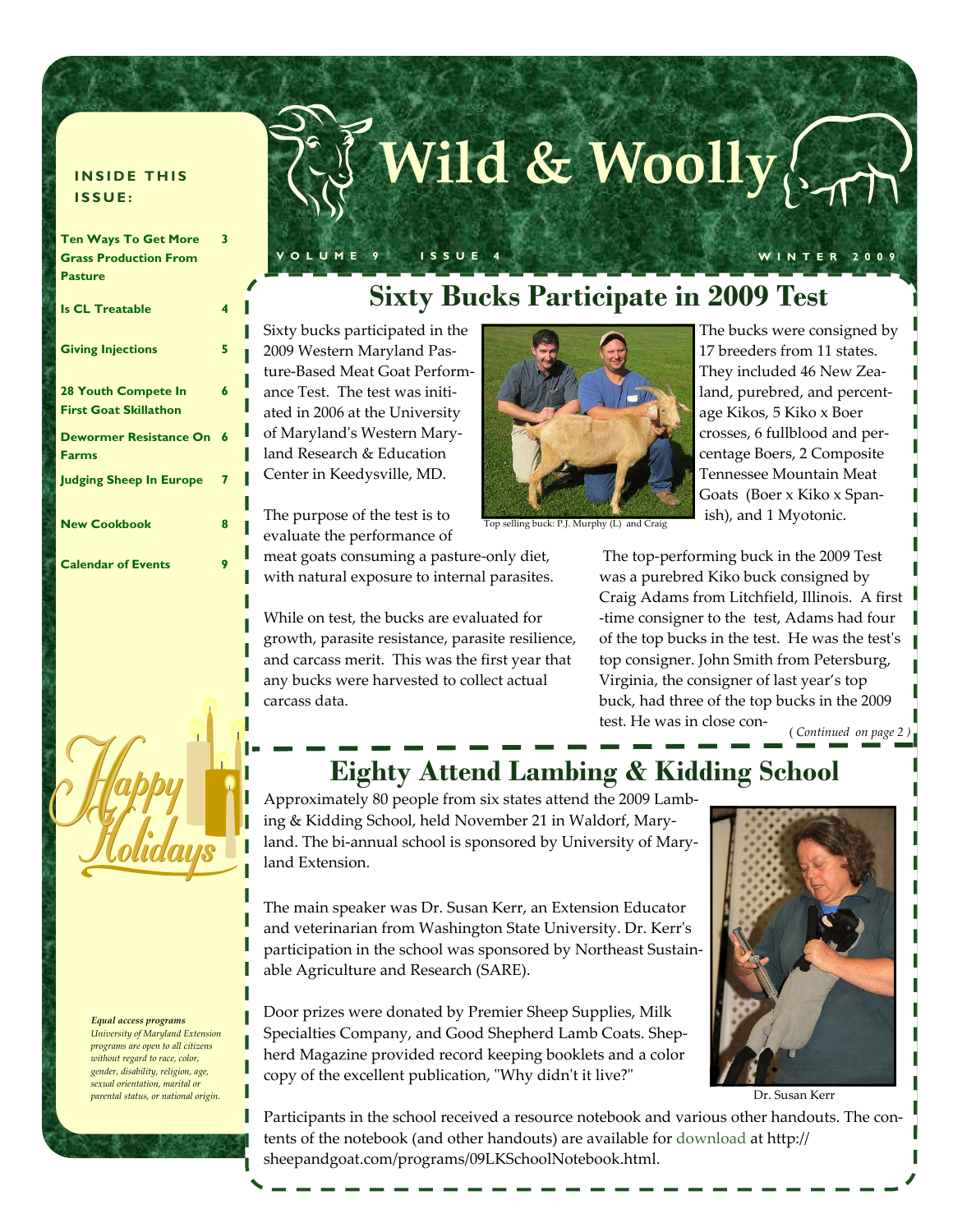### **PAGE 2**

#### *60 Goats Participate in 2009 Test (continued from page 1 )*





Top Performing Buck



Top Performing Buck



tention for top consignment (top 3 buck) hon‐ ors. The top Maryland buck was a Kiko con‐ signed by Jeanne Dietz‐Band from Keedysville, Maryland.

The 2009 test lasted 100 days, from June 18 un‐ til September 26. There was a 12‐day adjust‐ ment period. Starting weights ranged from 25 to 69 lbs. and averaged 48.1 lbs. Ending weights ranged from 38 to 83 lbs. and averaged 61.9 lbs. Average daily gains ranged from ‐0.03 to 0.28 lbs. per day and averaged 0.14 lbs. per day. The buck with the highest average daily gain was a crossbred Kiko buck consigned by Merritt Burke from Nassau, Delaware.

Internal parasites (worms) were not a signifi‐ cant problem in this year's test. Fecal egg counts did not get high until towards the end of the test in late‐September. The buck with the lowest average fecal egg counts was a percent‐ age Boer consigned by Aaron and Levi Lantz from Oakland, Maryland. During the duration of the test, *Hamonchus contortus* (the barber pole worm) comprised more than 80 percent of the worm infection, almost 100 percent of the infection in August and September. Only 11 anthelmintic treatments were administered to the bucks after the initial double deworming (moxidectin + levamisole) at the start of the test. The buck with the lowest average FAMACHA© scores was a Kiko buck con‐ signed by Kendell and Dana Barnes from Win‐ chester, Kentucky. It had a FAMACHA© score

were the top consigner in last year's test. Bucks meeting Gold, Silver, and Bronze stan‐ dards of performance for growth, parasite re‐ sistance, and parasite resilience and minimum standards for structural correctness and repro‐

of 1 each time it was checked. The Barneses

ductive soundness were deemed the top‐ performing bucks in the test and were eligible to sell via auction. Eleven bucks qualified. Nine sold via silent auction on October 3rd at the 2nd annual Western Maryland Goat Sale & Field Day. Prices ranged from \$200 to \$1050 and aver‐ aged \$514. The bucks meeting the Gold stan‐ dards of performance sold for \$750 and \$825, respectively.

The sale also included an invitational doe sale. Consigners to the buck test were eligible to consign does to the sale. Nineteen Kiko and Boer does sold for an average price of \$269. The high‐ selling doe was a Kiko consigned by John Smith. It brought \$575. A silent auction proved to be a good method to sell the goats. It put more emphasis on performance and allowed buyers to make more thoughtful purchases.

Dr. Richard Browning, a Research Animal Scien‐ tist from Tennessee State University, was the featured speaker at the field day. Dr. Browning discussed his multi‐year meat goat breed com‐ parison study and on‐farm performance testing. His participation as a speaker was sponsored by Northeast SARE. The event also hosted the first Goat Skillathon for youth. Twenty‐eight youth competed for top honors. The skillathon will be expanded next year.

Nine bucks were harvested at LambCo LLC to collect carcass data. The highest yielding goat was a purebred Kiko consigned by Craig Adams. Next year, we would like to harvest more goats from the test and perhaps incorporate a carcass contest into the performance testing program.

Information and data from the 2009 Test can be viewed or downloaded from the blog at http:// mdgoattest.blogspot.com.

#### Best Carcass *Survey*

A survey has been developed to evaluate the Western Maryland Pasture‐Based Meat Goat Performance Testing Program. Results of the survey will be used to improve and expand the testing program and to ensure that the program is meeting the needs of the meat goat industry.

Anyone interested in meat goat performance testing is invited to complete the survey: consigners to the test, potential consigners to the test, buck buyers, potential buck buyers, commercial producers, purebred breeders, and anyone else interested in meat goat performance testing.

*The url for the survey is http://www.surveyshare.com/survey/take/?sid=95954.*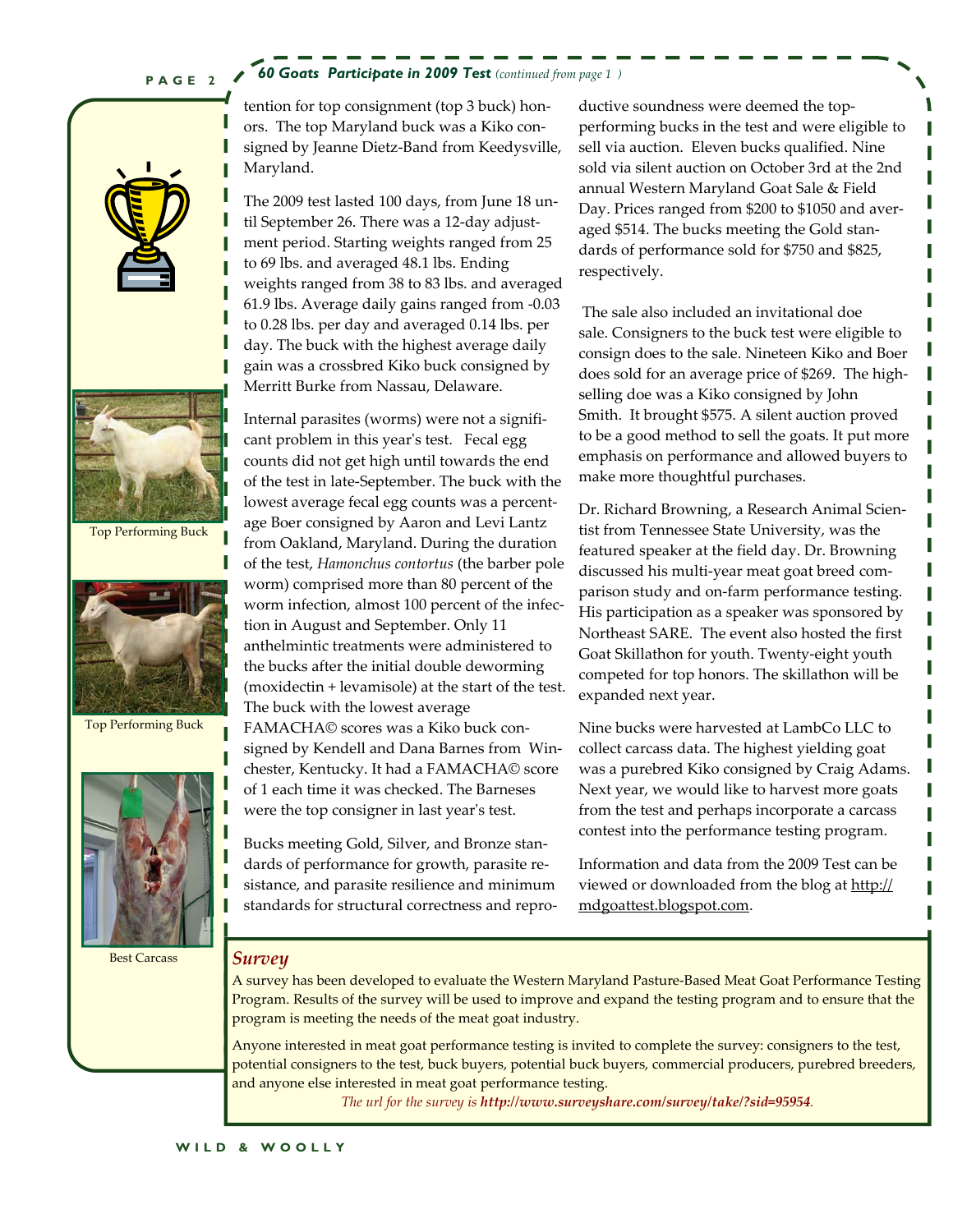# **Ten Ways To Get More Grass Production From Pasture**

*By: Steve Barnhart and Dan Morrical Iowa State University Extension* 

- 1) **Assess your pasture resources.** Be realistic. Are your grasses and legumes suited for production when you need them? Most of our pastures grow best during the 'cool-season' and often do not produce well during hot or dry periods. If there are anticipated short‐ age periods, what strategies exist to make up the deficit ‐ better pasture species, other pasture, supplemen‐ tation, or reducing stocking? Among the following alternatives, where will investment of money or man‐ agement yield the greatest return?
- **2) Nitrogen fertilizer boosts grass growth most consis‐** tently. Grass-based pastures respond most quickly to nitrogen fertilizer, particularly the first 40 to 50 lbs/A. Suggestions for Ky. Bluegrass‐dominant pastures: early spring, 60‐80 lbs N/A; late spring (optional) ad‐ ditional 30‐40 lb N/A; and/or late‐summer (optional) additional 30‐40 lbs N/A. For tall, cool‐season grasses ‐dominant pastures (such as orchardgrass, smooth bromegrass or tall fescue): early spring, 80‐120 lbs N/ A; late spring (optional) additional 40‐60 lbs N/A, and/or late summer (optional) additional 40‐60 lbs N/ A. Mixed legume-grass pastures: if less than 1/3 legume – treat as a grass pasture; if more than 1/3 legume – no nitrogen is recommended. To encourage more legume presence, use modest early spring N and defer some of the seasons total N to late‐spring or late‐summer.
- **3) Need Phosphorus (P) and Potassium (K)?** Don't guess – soil test! With fertilizer costs rising, don't guess how much fertilizer to apply. Soil tests give you a better guide for applying the soil nutrients that you actually need for forage growth response. Grass and pasture legume yield response to P and K is less noticeable than for nitrogen (N). Yields of grasses can be expected when P or K is applied to pastures with 'low' or 'very low' soil test indexes. Yields of pasture legumes can be expected when P or K is applied to pastures with 'low' or 'very low' or 'optimum' soil test indexes. Adding more P, K or manure to already fertile sites is not economical.
- 4) **Liming pasture.** Lime improves soil pH. Grasses grow well at pH ranges of 6.0 to 7.0. Legumes grow best at pH ranges of 6.5 to 7.0. Sample to a 2‐ to 3‐ inch depth for lime needs, and use the soil test for rate recommendations.
- 5) **Consider adding legumes.** Legumes such as clovers or alfalfa improve pasture nutritive value, distribu‐ tion of growth during the summer months and pro‐



vide nitrogen to grasses. Legumes can be added to existing pasture sods by frost seeding and interseed‐ ing. Frost seeding is broadcasting seed in February or early March in Iowa. Interseeding is done with a no‐till drill later in the spring (March and April) or in late summer (August to very early September), if soil moisture conditions are suitable. Success of these efforts is better when done on a thin or less competi‐ tive sod and with follow‐up clipping and grazing. The benefits of frost seeding or interseeding are gradual and can be short‐lived, unless grazing man‐ agement is used to allow for 'development of the new pasture'. Production gains can be erased within a few years by maintaining continuous stocking at high stocking rates on the pasture. More productive grasses can be planted into existing sod with inter‐ seeding.

- 6) **Start rotational grazing.** Improved grazing manage‐ ment can give practical gains in forage and livestock productivity. Benefits from improved grazing are evident within a few months, but realistically take 2 to 3 years to be fully reached. Plants need 'rest' and time to recover from leaf removal so use some kind of rotation grazing to maintain plant vigor and pro‐ ductivity. Rotation grazing guidelines are to move animals to a new paddock within 6 to 7 days; to give grazed pastures about 30 days of 'rest' for recovery; and to leave an average of 2 to 3 inches of residual grass stubble following grazing. Division of a pas‐ ture into 4 to 6 smaller paddocks is a good start for accomplishing these (or nearly so). If you can't go to 4 paddocks, start with 2 paddocks. If you can't rotate at all, at least use proper stocking rates on con‐ tinuously grazed pastures to avoid overgrazing.
- 7) **Control the weeds.** Dense forage stands, with a good fertility program, proper pH and grazing man‐ agement, often crowd out weeds. If that doesn't work, consider the use of selective herbicides.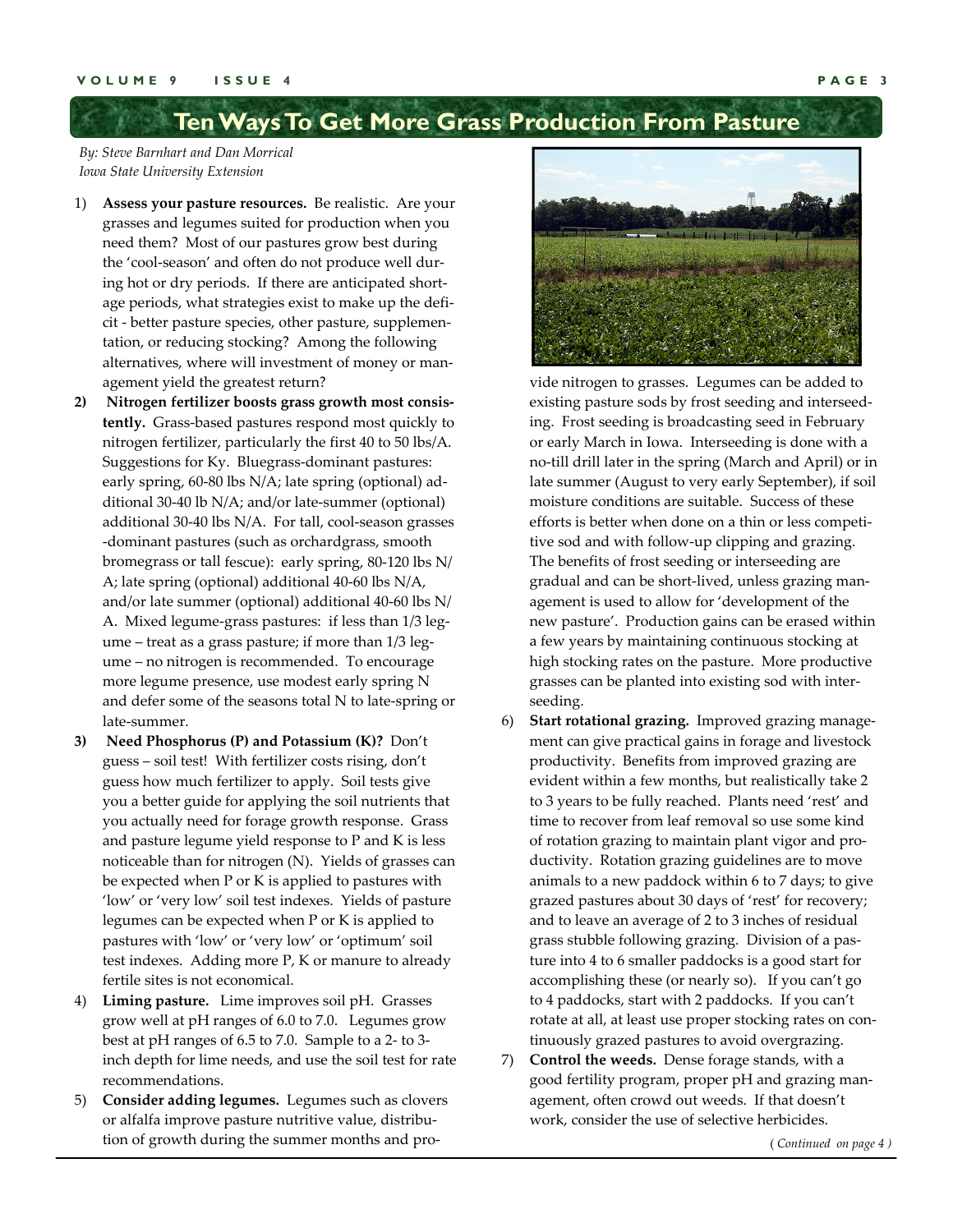## **Ten Ways to get More Grass Production from Pasture (continued from page 3)**

- 8) **Stretch limited pasture.** When grass availability is lim‐ ited, stretch existing grass supplies by feeding supplemen‐ tal grain or hay on pasture or in dry lot; or, consider early weaning or reducing stock numbers.
- 9) **Extend the season.** Stockpiling is a great way to extend the grazing season. Stop grazing in one or more pastures in your grazing rotation and apply nitrogen to these areas in early August. Let the forage accumulate in these setaside pasture areas, and turn animals on them later in fall or winter.
- 10) **Start over with a new seeding.** The most drastic and costly pasture improvement alternative is to completely

renovate the pasture. While 'starting over' allows you to make major changes, it often requires a few years for new seedings to become fully productive, and can leave you with low pasture production for a few years while the pasture is establishing. Risks with complete renovation are soil erosion and possible stand damage before seed‐ lings become well established.

 *Reprinted with permission from Lamb & Wool: A Newsletter for the Iowa Sheep Industry/October 2009* 

# **New Website**

#### Is CL Treatable?

There is a new web site that seeks to dispel the commonly‐ held belief that there is no treatment for CL (caseous lymphadenitis). The title of the web site is Use of autogenous vaccine in the treatment of CL in goats. The url is http:// www.clgoatcare.org/.

CL is a contagious bacterial disease that affects sheep and goats. It is characterized by abscess formations in the skin, internal and external lymph nodes, and internal organs. It is

caused by the bacteria *Corynebacterium pseudo‐ tuberculosis*.

In the web site, Susan M. Straumann, owner of a farm sanctuary, shares her experiences treating a CL‐infected goat. She has done considerable research into the topic, including researching USDA regulations per‐ taining to the use of autogenous vaccines.

**www.clgoatcare.org**



Use of information from the web site is at the user's risk.

#### **CIDRs approved for sheep**

The Food and Drug Administration (FDA) recently an‐ nounced the approval of the EAZI‐Breed CIDR Sheep In‐ sert (progesterone solid matrix) for induction of estrus in ewes (sheep) during seasonal anestrous. This progesterone Controlled Intravaginal Drug Release (CIDR) is a steroid hormone that allows out‐of‐season breeding in sheep.

The data to support this approval were gathered in collaboration with the National Research Support Project–7 (NRSP‐7), a USDA program intended to support the ap‐ proval of new animal drugs for minor species of agricul‐ tural importance.

"Members of the U.S. sheep industry have long cited this type of product as their top priority need," said, Dr. Meg Oeller, Director, Center for Veterinary Medicine, Office of Minor Use and Minor Species Animal Drug Development.

EAZI‐Breed CIDR Sheep Insert is manufactured by Phar‐ macia and Upjohn, a division of Pfizer, Inc., New York, NY.

*Source: FDA Center for Veterinary Medicine News, 11.16.09*

*Test Your Knowledge: Is the following statement true or false?*

 **Dogs, llamas and donkeys are used to guard flocks of sheep.**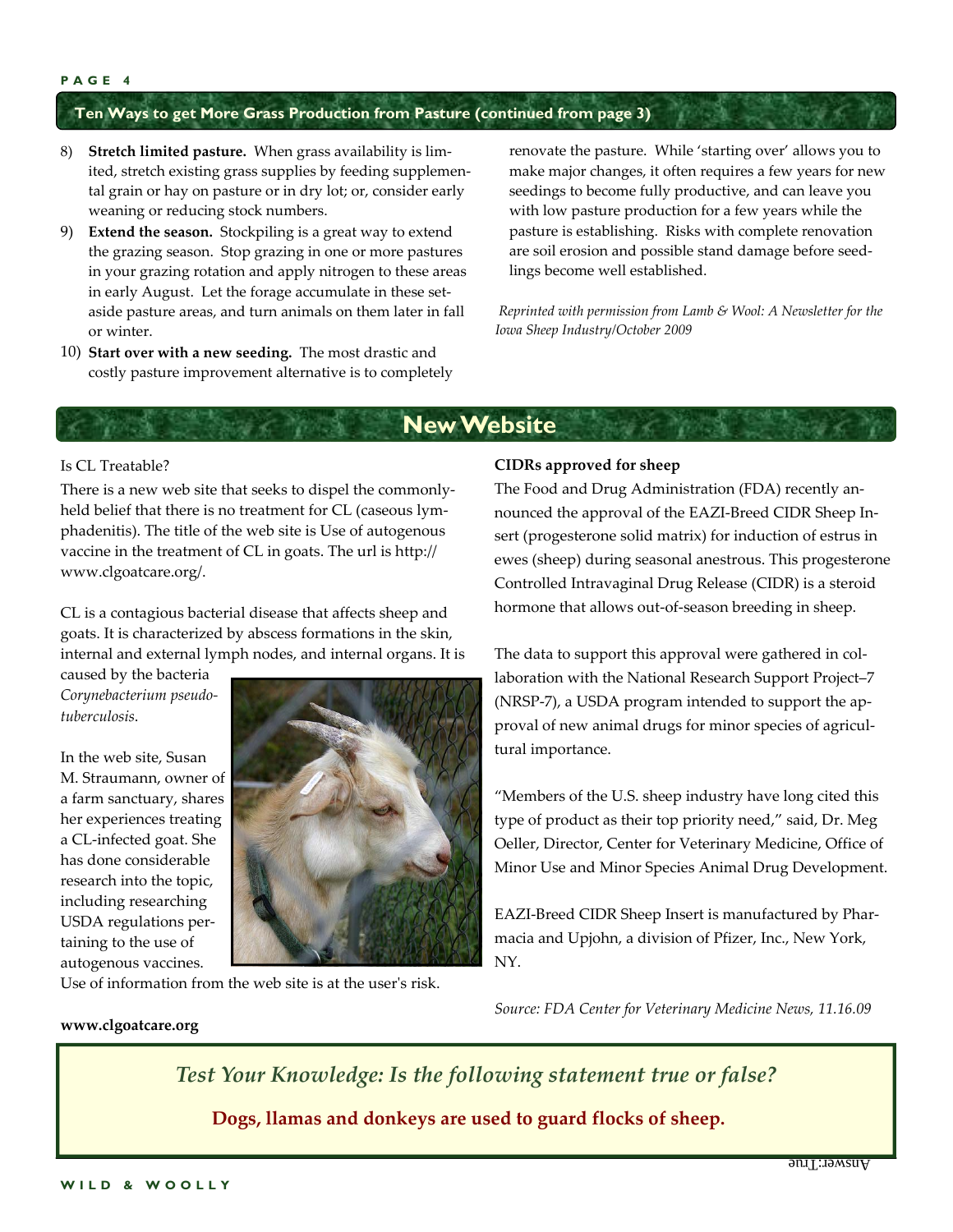# **Injection Techniques: Part II**

*By: Dr. Clive Dalton & Dr. Majorie Orr New Zealand*

#### **Subcutaneous injection (under the skin)**

This is the easiest and quickest form of injection, and it is used for many vaccines and drugs that are non‐irritant and are readily absorbed.

With stock held in a race to give a subcutaneous injection, pull up a handful of skin to make a "tent" and slide the needle into the base of the tent under the skin and press the plunger.

Check when doing this to make sure the jet from the sy‐ ringe is not coming out the other side of the tent because you've pushed the needle too far through.

With irritant materials as some vaccines can be, a reaction may result producing a lump. This may blemish the carcass when the animal is killed and dressed. In such cases, make the injection at the top and to one side of the neck. Any lump that occurs here can be trimmed off when the carcass is dressed.

#### **Intramuscular injection (into the muscle)**

Many drugs have to be injected deep into the muscles to give more rapid absorption and may lead to less irritation.

Where possible the intramuscular injection should be given deep into the muscles of the neck rather than into the big muscle mass of a hind quarter. The reason is that the rear end is where the top-priced meat is on the carcass, and is the last place you want to cause an abscess in the carcass to be found when the sheep is killed or worse still – not found until it reaches the consumer!

When injecting into the neck the sheep can see you coming and often moves, whereas injecting in the rump there is less chance of it being aware of what is going on till after‐ wards. If the sheep feels pain with the initial jab or when the product is being forced down the syringe, watch for the sheep moving and the needle coming out.

It is important that the injection is not put into subcutane‐ ous fat and actually hits muscle. That's why it needs to go in deep.

Just before pressing the syringe plunger; withdraw it a little and if has inadvertently gone into a blood vessel, blood will show in the barrel of the syringe. If this hap‐ pens the needle must be moved to a new site so that the injection is intramuscular and not intravenous.

If a spore of some *Clostridial* organism such as tetanus, blackleg, black disease or ma‐ lignant edema, is lying harm‐ lessly in the muscle, the dis‐ turbance created by the injec-



tion may cause it to germinate leading to fatal disease. This is a good reason for keeping *Clostridial* vaccinations up‐to‐date.

#### **Intravenous injection (into the vein)**

Avoid giving intravenous injections (into the vein) and leave them to your veterinarian as finding a vein and injecting into to it can be tricky, especially on a sheep with long wool.

You can do intravenous injections under veterinary supervision and where you will have to demonstrate to your veterinarian that you are competent to carry out the task.

Intravenous injections are generally given into the jugular vein in the neck and it can be tricky to find. The sheep should be well restrained when locating the vein and when injecting.

If the vein is missed, there can be serious bleeding under the skin, and accidental injection of many medications around the vein instead of into it can cause a very nasty reaction, sometimes with sloughing of the skin. There are many medications that could kill or do serious damage if injected into a vein and run in too quickly.

For example, when injecting calcium solutions intravenously, a veterinarian may listen to the heartbeat to gauge the rate of injection by the response of the heart. Without this, sudden deaths may occur.

For large volumes e.g. for milk fever or grass staggers, injections come in bottles or sachets with a long rubber tube attached to the needle so that the solution is gravity fed and the rate must be controlled by the height at which you hold the container.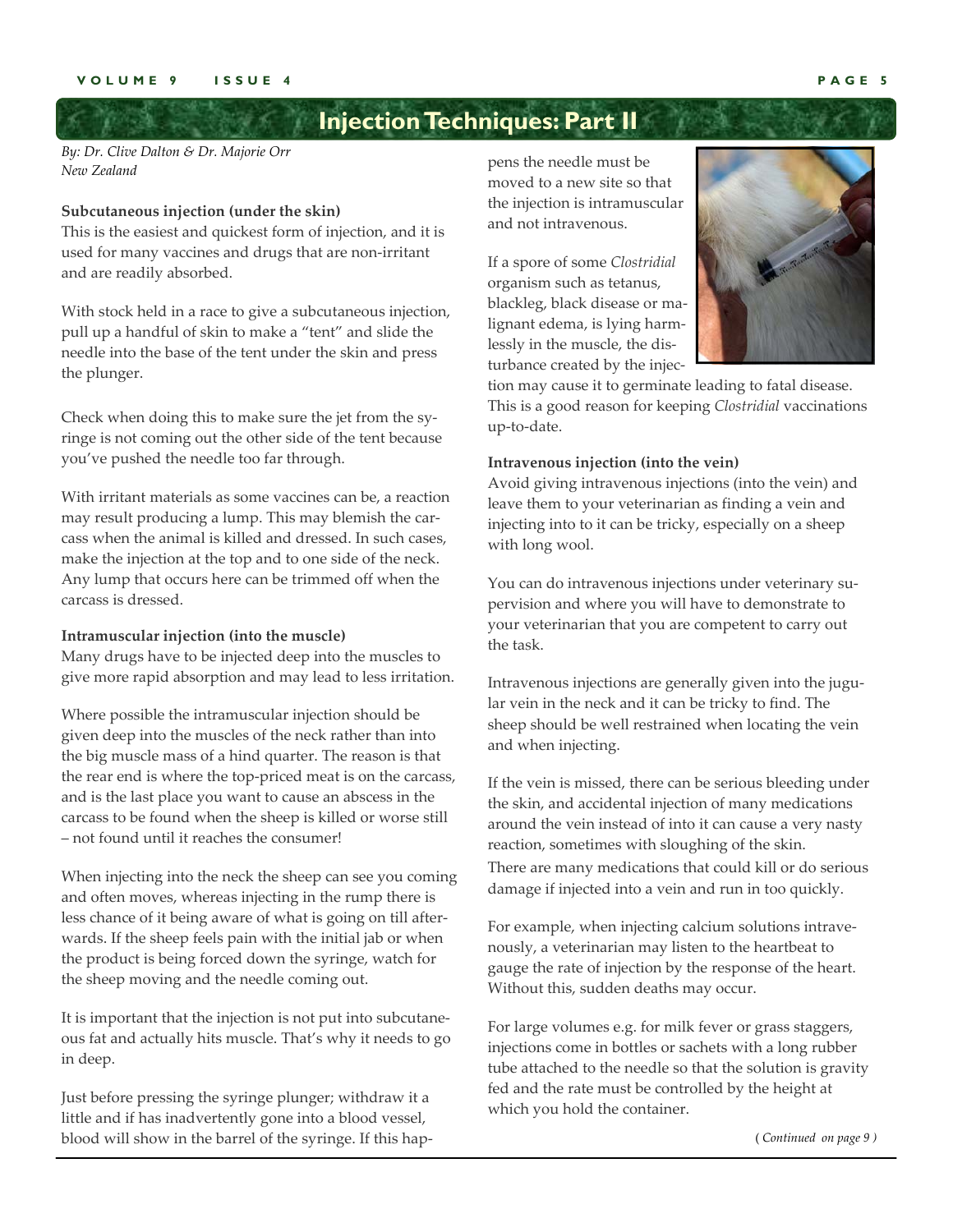# **28 Youth Compete in First Goat Skillathon**

The Western Maryland Goat Field Day and Sale, held October 3 at the Washington County Agricultural Education Center, hosted a goat skil‐ lathon for youth. Twenty‐eight youth participated in the inaugural event. Youth from Berkeley County, West Virginia, and Howard County did especially well.

In the junior division (8‐10), Kameron Dorsey from Frederick County won first place. Maggie Goodmuth (Howard County) and Cameron Lafevre (Berkeley County) won second and third place, respectively.

Tara Burner from Berkeley County was the first place intermediate (11‐ 13). Jared Hoffman, also from Berkeley County, won second place. The third place winner was Ryan Hevner from Carroll County.



In the senior division (14‐18), Ashely Butler (Berkeley County) won first place. Hannah Goodmuth from Howard County was second place and T.J. Morgan from Berkeley County was third.

The goat skillathon consisted of six stations: feed and forage ID; breed ID; equipment ID; health and management; any‐ thing goes (potluck); and a written test. Next yearʹs goat skillathon will be expanded to include more stations.

Thanks to Shannon Uzelac, Mary Beth Bennett, Sheryl Bennett, and Chris Anderson for running the skillathon.

# **Dewormer Resistance On Farms In The Mid Atlantic Area**

*By: Elizabeth Crook, Graduate Student, Delaware State University*

Recently, research was conducted at Delaware State University to determine the most prevalent gastrointes‐ tinal worms of sheep and goats in the mid‐Atlantic re‐ gion of the US and to determine which dewormers were effective or ineffective against parasites in this region. The states tested included Delaware (DE), Maryland (MD), Virginia (VA), West Virginia (WV) and Pennsylvania (PA). This research was funded by a USDA capacity building grant and would not have been possible without the combined effort of Dr. Dahlia J. O'Brien, her graduate student Elizabeth Crook, and several other graduate and undergraduate student technicians. The producers who were willing to allow us to come onto their farms and sample sheep and goats were also an invaluable asset.

Thirty‐two farms in this region (19 goat; 13 sheep) were tested for dewormer resistance with the larval development assay performed by Dr. Ray Kaplan's laboratory at the University of Georgia. This laboratory also con‐

ducted the larval identification to determine which parasites were on each farm. Fecal samples were collected rectally from at least 10 goats and sheep on farms in the Mid‐Atlantic and then shipped overnight to the University of Georgia. *Haemonchus contortus* (barber pole worm) was the most common parasite on 84% of the farms tested. This was followed by *Trichostrongylus colubriformis* (bankrupt worm). This finding suggests that use of the FAMACHA © scoring system may be an effective means to selectively treat animals in this region because it measures the degree of anemia caused by the barber pole worm.

On all farms tested benzimidazoles (white drenches, Safeguard®) were ineffective on 97% of farms tested. There was one exception where parasites on one farm only had a low level of resistance to benzimidazoles. This test did not include Valbazen ®, which is also a benzimidazole. Resistance to ivermectin (Ivomec®) was reported on 56% of farms tested. Moxidectin (Cydectin®) was not far behind the related drug iver‐ mectin, with 50% of farms tested having resistance to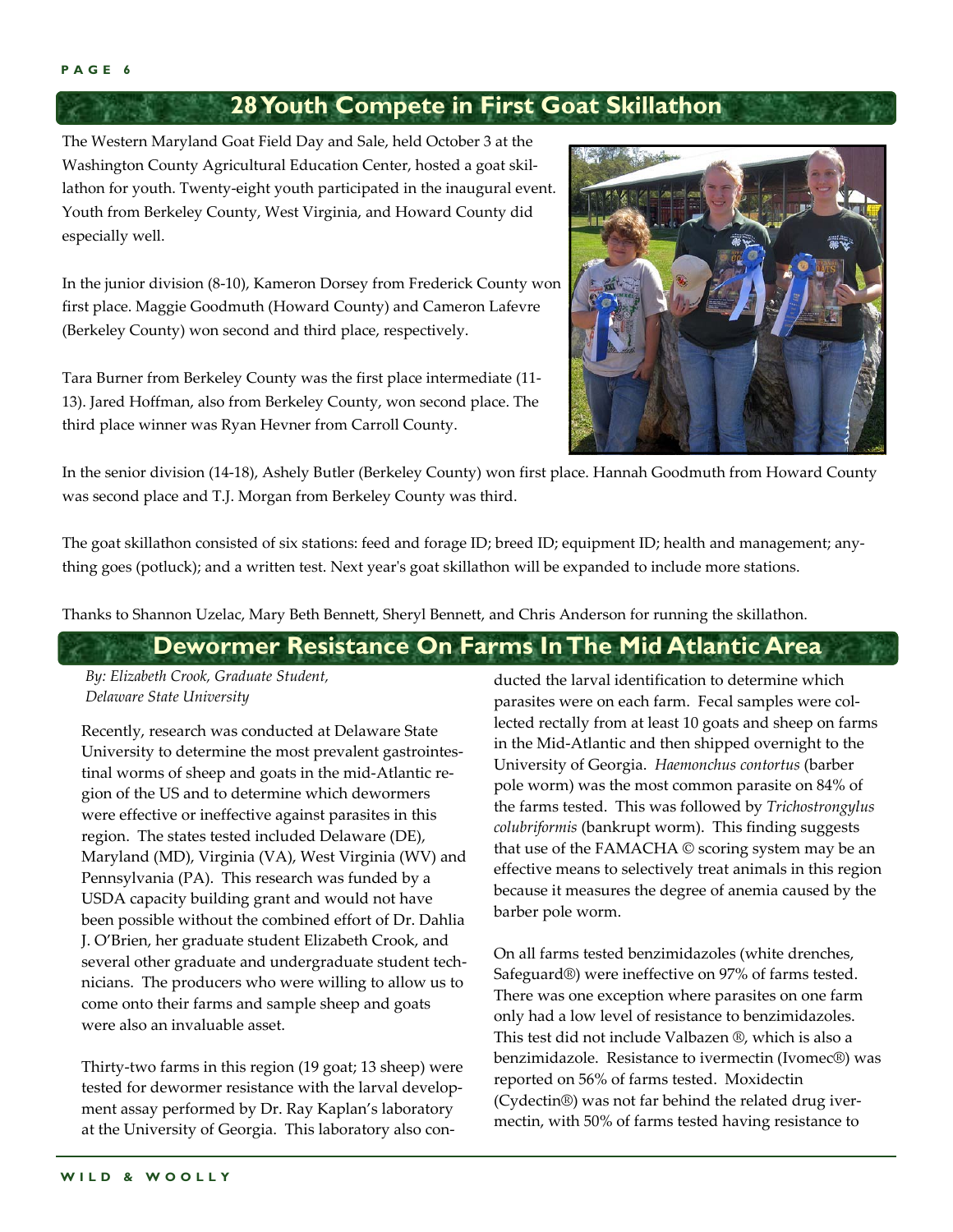#### **VOLUME 9 ISSUE 4 PAGE 7**

# **Judging Sheep in Europe**

*By: David Gordon University of MD 4‐H Educator*

The 2008 Maryland, 4‐H Livestock Judging Team had the opportunity this summer to travel to Europe and represent America at the Royal Highland Show in Edinburgh Scot‐ land. We are deeply indebted to many of you for the support both financial and otherwise that helped make the trip a reality. We would



like to share with you some of the highlights of their year and the trip this summer, of course with a focus on sheep.

The team finished as one of the most highly decorated Maryland Livestock Judging Teams ever. The members of the team included Drew Cashman, Lukas Ziegler, and Claire and Troy Bennett, all 4‐H members from Carroll County. The team won 2 National Contests, never finished out of the top 5 and tied for second at the National 4‐H Contest in Louisville. In addition, we had the high individ‐ ual at 2 of these contests and had two members, Drew Cashman and Claire Bennett, named All‐Americans at the national contest.

That was last November; the team spent the next several months holding fundraisers to raise the money for the in‐ ternational trip in June. Then on June  $24<sup>th</sup>$ , a group of 13 Marylanders (youth, parents, and coaches) meet at BWI to embark on the trip of a lifetime. When we touched down in Scotland on June  $25<sup>th</sup>$ , jackets came out as the temperatures were reaching a high of around 65 degrees. After touring Edinburgh in the morning, we arrived at the Royal High‐ land for a tutorial on how to judge sheep and cattle since it is very different than in the U.S.

Many of the sheep breeds are similar to our U.S. breeds. However, these breeds looked nothing like their counter‐ parts here in America. I can now truly say I know what a traditional Hampshire head looks like with an extreme amount of wool on the head and in the eye channels. None of their Suffolks would stand higher than your waist and had bone and foot size that would make some cattle jeal‐ ous. Then there were the breeds that many of us had never seen before like the Blue du Maine, Charollais, Rouge, and many others. We had to opportunity to see the Champion Texel ewe that was as wide and heavy muscled a sheep as I had ever seen. They told us that the ram that sired her sold last year for 60,000 pounds which is a little over \$99,000 and that to buy her you would need well over 30,000 pounds.

In general, the Scottish sheep are shorter, wider, have more



Champion Texel

wool and have an extreme amount of muscle and bone. Much of this we were told is attributed to the difference in environment. While we graze sheep in pastures on plains, they graze sheep literally on the side of mountains. The sheep are shorter and stouter to deal with the more rugged terrain. The wool is protection from the elements as it is much cooler and moist in Scotland. In addition, there is no grain grown in Scotland to feed sheep so their sheep do what sheep were really intended to do, eat grass. Larger sheep would need to eat so much more to gain weight so these moderate sheep are more efficient and have been selected.

The most interesting part of learning about judging sheep was how they gave reasons. When asked to give a sample set of reasons on a ewe our guide went into how bright eyed the ewe was, how wide she was between the eyes and how powerfully muzzled she was. These were all things that we never discuss in America other than to say she has a feminine head or is too masculine. Our guide told us that they talk so much about it because a sheep's job is to graze and a strong, powerful head and muzzle helps them to intake the most forage.

Learning new reasons was only part of the fun. They show and judge sheep differently than we do too. In watching a one of the sheep shows, everyone with a ewe in the class brought her to the ring and simply turned them loose. When the judge places your sheep, you have to go catch them and stand in your place. In the judging class, we are use to numbering animals 1, 2, 3, or 4. In Scotland they use A, B, X and Y. We asked several people why they used A, B, X and Y but no one could really tell us. Another oddity was that the kids where lab coats, like doctors, to show and judge in. An interesting fashion statement but I think our kids made it look good.

The kids had to break up in pairs to judge so two of them judged beef, Claire and Troy, and two of them judged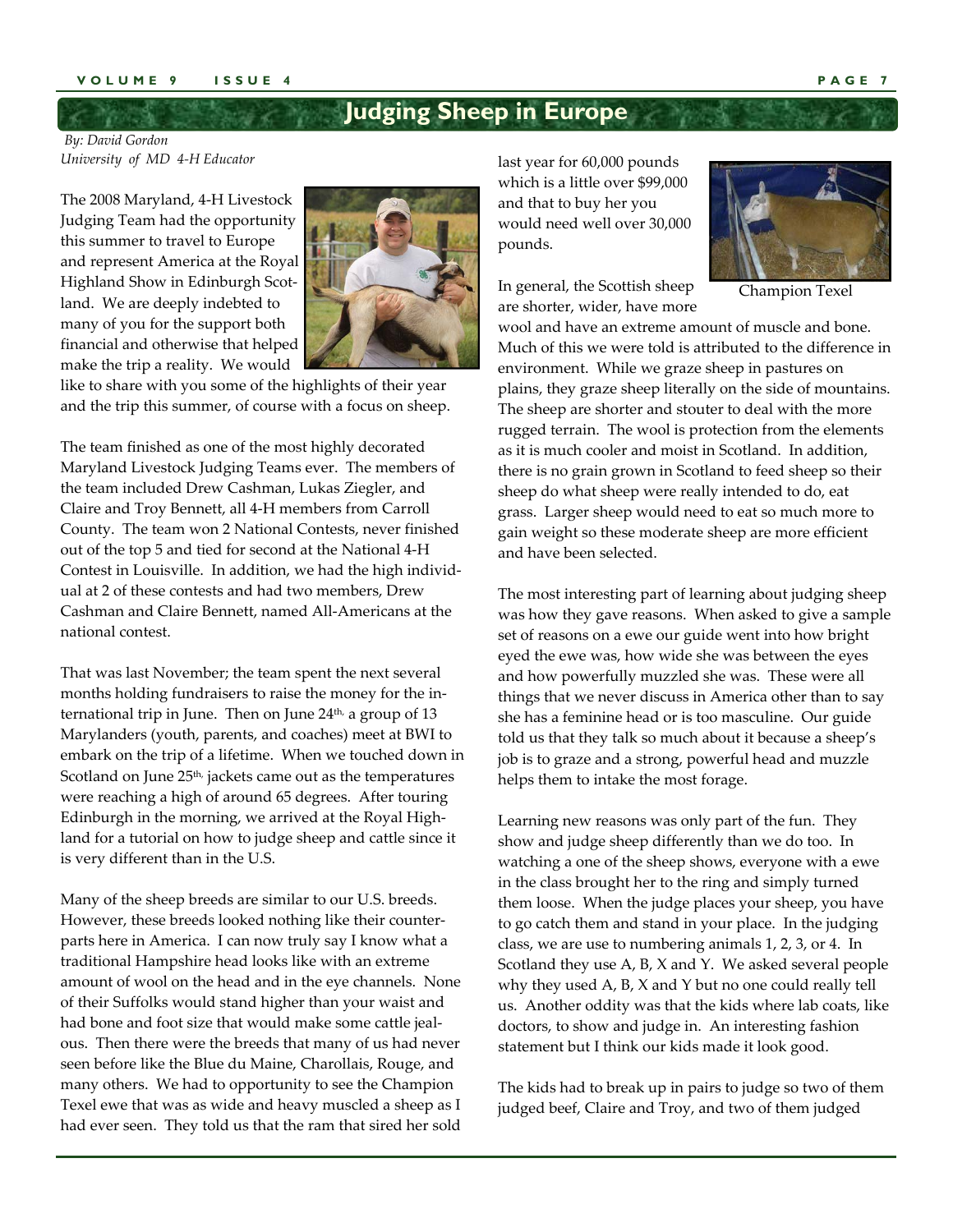## **Dewormer Resistance on Farms In The Mid Atlantic Area (continued from page 6)**

the dewormer. The dewormer that still had some effec‐ tiveness was levamisole (Prohibit ™) with only 28% of farms showing resistance to this dewormer.



The amount of resistance found is alarming with some of these farms having resistance to all three classes of dewormers. Therefore, it is essential to implement

selective treatment techniques to prevent the further development of dewormer resistance. It is advisable that all producers determine the level of resistance in their own herd. This will allow you to choose a de‐ wormer that is most effective to be included in your deworming program. This knowledge in an integrated parasite management approach (FAMACHA, fecal egg counts, pasture management, etc.) can allow one to more effectively control parasites on their farm.

If you would like more information on this research and others conducted at DSU, please do not hesitate to contact Dr. Dahlia O'Brien at (302) 857– 6490 or dijackson@desu.edu. In addition, please contact her if you'd like to give your opinion about the type of re‐ search and programs that you would like to see conducted at Delaware State University.



Goats have been a major source of food since time immemorial. Goat meat can be stewed, cur‐ ried, baked, grilled, barbecued, minced, canned, or made into sausage. Goat milk and the cheese made from it has re‐ mained popular throughout history and still is consumed on a more extensive basis worldwide than cow's milk.

Getting Your Goat: The Gourmet Guide is the name of a new cook book that has goat meat and cheese recipes from all over the world. It is written by Patricia Moore and Jill Charlotte Stanford and published by Evertype. The book is available online from amazon.com and barnesandno‐ ble.com. Local book stores can probably order it.

Try their recipe for Porcupine Meatballs.

#### **Porcupine Meatballs**

*New Goat Meat Cookbook* 

 lb (900g) ground goat meat 1/2 cup (120 ml) raw white rice tablespoons (30 ml) onion, minced teaspoons (10 ml) salt 1/2 teaspoon (2.5 ml) black pepper cup (240 ml) tomato juice tablespoons (30 ml) ketchup tablespoon (15 ml) horseradish 1/2 teaspoon (2.5 ml) Worcestershire sauce

Mix the ground goat meat, rice, onion, salt and pepper, and shape into 1/2" (1.24 cm) or 1" (2.5 cm) meatballs and place them in an oven‐proof casserole dish.

Mix the tomato juice with the rest of the ingredients. Pour over the meatballs and bake at 350 F/180 C/Gas 2, covered, for 45 minutes

*Reprinted with permission*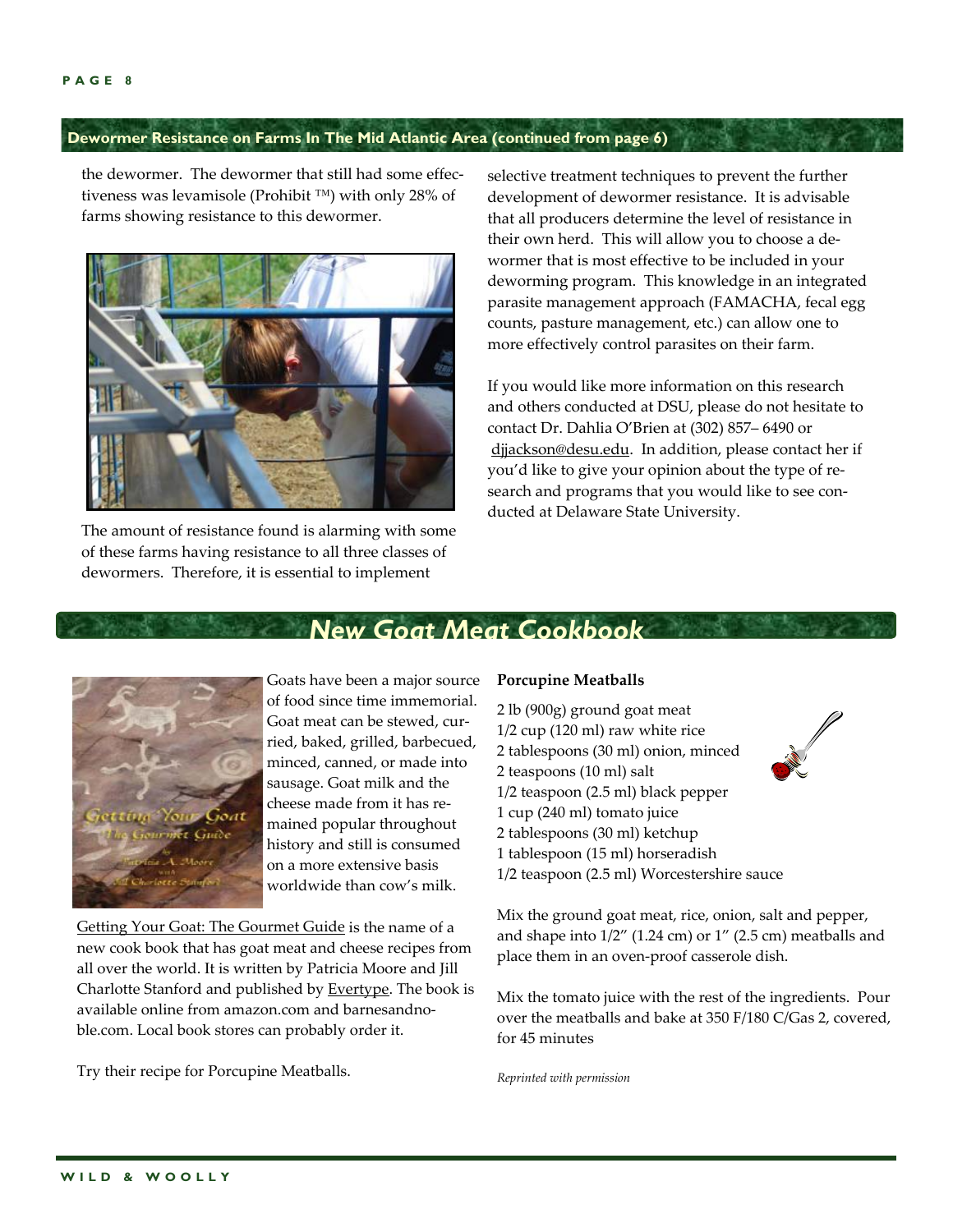#### **VOLUME 9 ISSUE 4 PAGE 9**

#### **Giving Injections (continued from page 5)**

Because the rapid injection of any medication into a vein can A sheep's teat canal is much smaller and more delicate than be lethal, all intravenous injections are given very slowly. The sheep must also be well restrained.

#### **Intramammary injection (into the udder)**

In sheep, antibiotics for mastitis are normally given intra‐ muscularly but you may need to give an Intramammary injection to get antibiotics into the udder via the teat canal.

These are really "infusions" using the long neck on the tube rather than a needle to deliver the treatment.

Remember the teat sphincter muscle that opens into the teat canal are very delicate structures and the teat is a very sensitive part of the sheep so work gently and with care.

*Judging Sheep in Europe (continued from page 7)*

kids start outside the barricade but when close inspection is called, they all jump into the ring catch the sheep and start handling them. This was a little odd for our kids. Still, they took everything in stride and represented Maryland very well by finishing as the 3<sup>rd</sup> high placing

Learning about sheep in Scotland was phenomenal ex‐ perience. Along with judging, we also go to see shearing contests and dog herding trials. In a country with about one sheep for every person, the prominence of sheep was everywhere. While it was very different from what we were use to in the United States it was great to see how their breeds, industry and management practices have evolved. Each of our countries has advantages in our animals and management practices and each of our dif‐ ferences work for us. Like we told our kids when we first talked about the trip, many things will be different in Europe. That doesn't mean it is better or worse, just dif‐ ferent. We found this same motto applied to their sheep

sheep team.

industry as well.

that of a cow.

After the full tube has been emptied into the teat, it's no longer recommended to hold the teat end and massage the product up into the udder.

It is also important to clean the end of the teat with meths before you insert the tube. Use cotton wool swabs and keep using them until they show no more dirt from the teat end. This may take quite a few rubs. If you don't clean the teat end ‐ all you'll do is to push dirt and bugs into the teat and cause more problems.

#### *Reprinted with permission from the Wool Shed 1 (woolshed1.blogspot.com)*

# **Calendar of Events**

sheep, Lukas and Drew. The judging classes were pretty much like in America. The sheep are loose in pens with ties around their necks to identify each animal. However, timing is much different. In America, you have 12 minutes for a regular class and 15 minutes for a reasons class. In the Scotland contest there were only 8 minutes for each class so our kids said they felt a little rushed. In the sheep classes, there is also close inspection and handling. So the January 12 and January 19 7 to 9:30 p.m. Advanced Sheep & Goat Care Washington County Extension Office, Boonsboro, MD For info and to register: Jeff Semler at (301) 791-1304 or **jsem**ler@umd.edu January 13, 20, & 27 and February 3

6:30 to 8:45 p.m. Introduction to Sheep and Goat Production Baltimore County Extension Office, Timonium, MD For info and to register: (410) 666-1022 or pmoore@umd.edu

#### January 15-16

2010 Future Harvest ‐ CASA Annual Conference [includes pre-conference seminar: small ruminant enterprises] National Conservation Training Center (NCTC), Shepherds‐ town, WV Info: (410) 549-7878 or futureharvestcasa@gmail.com

 $\blacksquare$  January 18 – 23 Delaware Ag Week Small Ruminant Session 6 *For info and to register: Susan Garey at (302) 730‐4000 or truehart@udel.edu .* Visit http://www.rec.udel.edu/AgWeek/web/ **SmallRuminant.html** for more information

January 20‐23

American Sheep Industry Association Annual Convention (ASI)

Sheraton Nashville Downtown, Nashville, TN Info: www.sheepusa.org